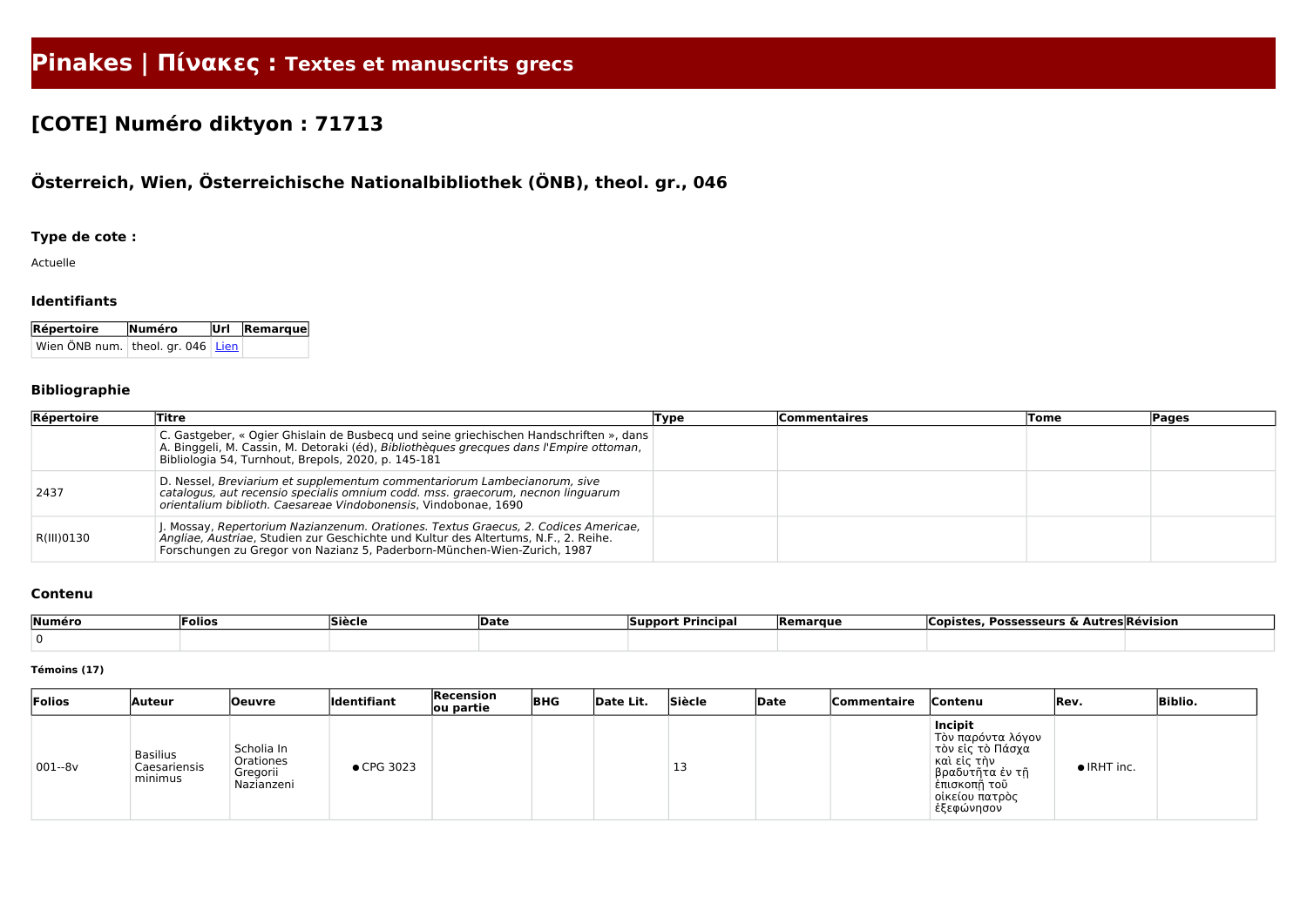| Folios     | Auteur                         | <b>Oeuvre</b>                                       | <b>Identifiant</b>                                      | Recension<br>ou partie | <b>BHG</b> | Date Lit. | Siècle | Date | Commentaire | Contenu                                                                                                                            | Rev.           | <b>Biblio.</b> |
|------------|--------------------------------|-----------------------------------------------------|---------------------------------------------------------|------------------------|------------|-----------|--------|------|-------------|------------------------------------------------------------------------------------------------------------------------------------|----------------|----------------|
| $001 - 8v$ | <b>Nicetas</b><br>Heracleensis | Scholia in<br>orationes<br>Gregorii<br>Nazianzeni   | • CPG 3027                                              |                        |            |           | 13     |      |             | Incipit<br>Τὸν παρόντα λόγον<br>τὸν εἰς τὸ Πάσχα<br>και είς την<br>βραδυτῆτα ἐν τῆ<br>έπισκοπἦ τοῦ<br>οίκείου πατρὸς<br>έξεφώνησον | • IRHT inc.    |                |
| 001-8v     | Gregorius<br>Nazianzenus       | In sanctum<br>Pascha et in<br>tarditatem (or.<br>1) | $\bullet$ CPG<br>3010.01                                |                        |            |           | 13     |      |             |                                                                                                                                    |                |                |
| 008v-47v   | Gregorius<br>Nazianzenus       | In sanctum<br>Pascha 2 (or.<br>45)                  | $\bullet$ CPG<br>3010.45                                |                        |            |           | 13     |      |             |                                                                                                                                    |                |                |
| 047v-57v   | Gregorius<br>Nazianzenus       | In nouam<br>Dominicam (or.<br>44)                   | $\bullet$ CPG<br>3010.44<br>• BHG 1021                  |                        | 1021       |           | 13     |      |             |                                                                                                                                    | · Bollandistes |                |
| 057v-77    | Gregorius<br>Nazianzenus       | In Pentecosten<br>(or. 41)                          | $\bullet$ CPG<br>3010.41                                |                        |            |           | 13     |      |             |                                                                                                                                    |                |                |
| 077-85     | Gregorius<br>Nazianzenus       | In Macchabaeos<br>(or. 15)                          | $\bullet$ CPG<br>3010.15<br>• BHG 1007                  |                        | 1007       |           | 13     |      |             | Incipit<br>Αἰσθήσεις πέντε<br>πέπτος φωτίζει<br>λόγος                                                                              | · Bollandistes |                |
| 085v-97    | Gregorius<br>Nazianzenus       | In Cyprianum<br>(or. 24)                            | $\bullet$ CPG<br>3010.24<br>● BHG 0457                  |                        | 0457       |           | 13     |      |             |                                                                                                                                    | · Bollandistes |                |
| 097-108v   | Gregorius<br>Nazianzenus       | Ad Iulianum<br>exaequatorem<br>(or. 19)             | $\bullet$ CPG<br>3010.19<br>• BHG 1918                  |                        | 1918       |           | 13     |      |             |                                                                                                                                    | · Bollandistes |                |
| 108v-130   | Gregorius<br>Nazianzenus       | In Theophania<br>(or. 38)                           | $\bullet$ CPG<br>3010.38<br>$\bullet$ BHG<br>1921-1921b |                        | 1921       |           | 13     |      |             |                                                                                                                                    | · Bollandistes |                |
| 130-178    | Gregorius<br>Nazianzenus       | In Basilium (or.<br>43)                             | $\bullet$ CPG<br>3010.43<br>● BHG 0245                  |                        | 0245       |           | 13     |      |             |                                                                                                                                    | · Bollandistes |                |
| 137        | <b>Manuel Philes</b>           | Epigrammata in<br>Orat. Gregorii<br>Nazianz.        |                                                         |                        |            |           | 13     |      | Distichon   | Incipit<br>Νοῦς πυρόεις καὶ<br>μῦθος ἐρίβρομος ἡ<br>βίβλος ἤδε                                                                     | • IRHT inc.    |                |